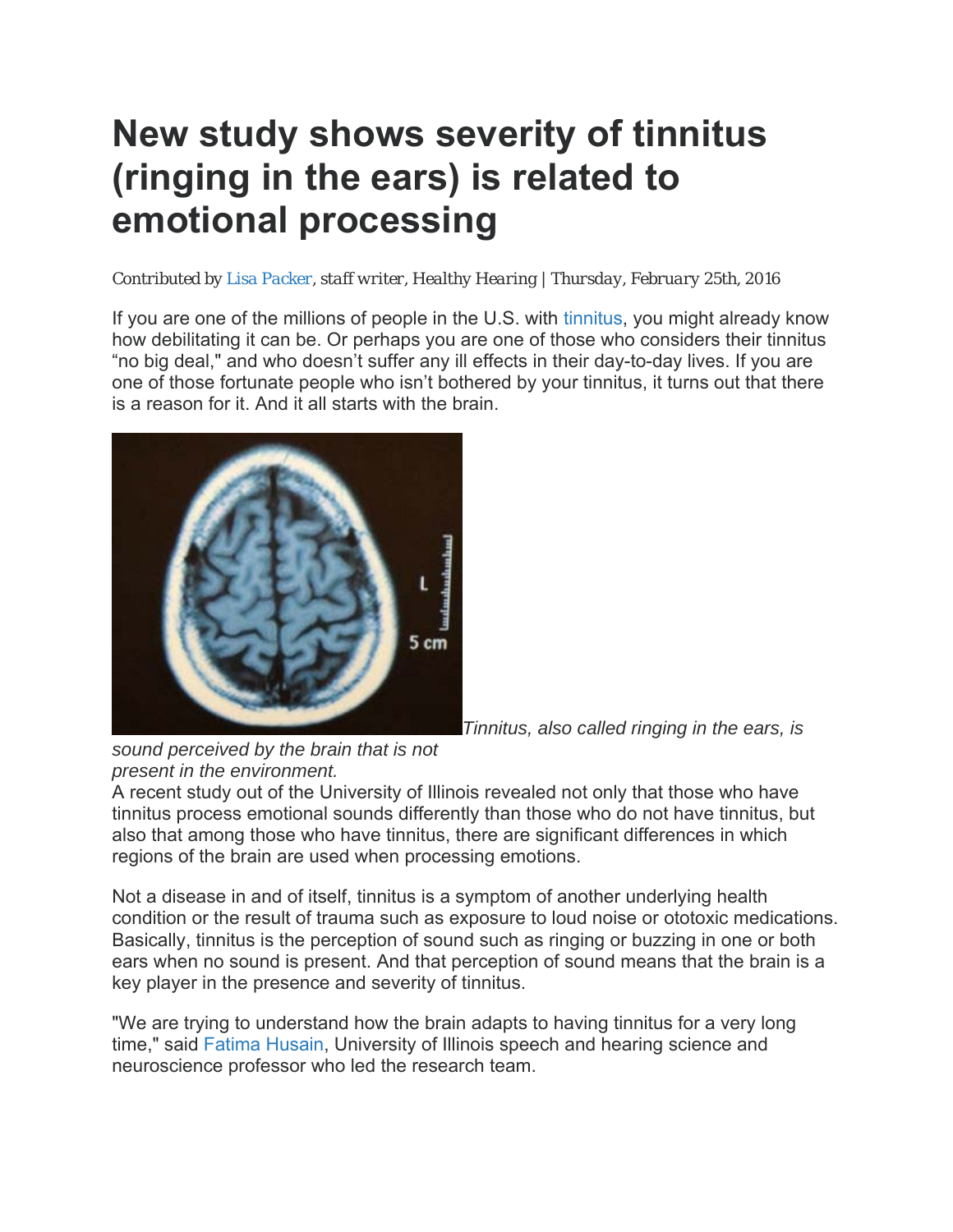The research study was especially significant given that, according to the NIDCD, 25 million people in the U.S. have experienced tinnitus symptoms lasting at least five minutes in the past year. There is no "cure" for tinnitus, only treatments and therapies that can reduce the severity of the condition.

During the study, the use of functional MRI allowed researchers to see changes in blood oxygen levels in the brain. Researchers first looked at the brain activity of those with tinnitus versus those without. The goal was to compare how the brain processes emotion in the two groups. During the fMRI, the participants in the study were exposed to 30 "pleasant" sounds, 30 "unpleasant" sounds and 30 "neutral" sounds. Types of sounds included children giggling, babies crying, and the sound of a water bottle opening.

The results of the fMRIs showed those with tinnitus had greater engagement in different areas of the brain when exposed to emotion-triggering sounds than those without tinnitus. As a result, the researchers took the next step: comparing the brain activity of patients with tinnitus to each other, the only difference between subjects being varying degrees of severity of tinnitus.

The reason for the comparison was that some patients adjust well to the ringing in their ears, while others do not. What this means is that the severity of the condition can vary greatly from person to person, because "severity" is based on the level of tinnitus distress that the individual reports.

Since tinnitus can manifest itself in many different ways, each patient's experience is unique. While some aren't bothered by their tinnitus, others experience a reduced quality of life negative consequences include depression, anxiety, difficulty sleeping, mood swings and irritability.

Those with tinnitus were first given surveys with questions relating to hearing, attitude, emotion and sleep to gauge the severity, or perceived level of distress of their tinnitus. Following the surveys, the fMRI was repeated. The second round of fMRI revealed to researchers that those with less severe tinnitus, i.e. those who reported lower tinnitus distress, actually used a different pathway to process emotional information. While conventional wisdom says the part of the brain known as the amygdala is the key to emotional processing, the patients who weren't as bothered by tinnitus used more of the brain's frontal lobe to process emotions. The heightened activity in the frontal lobe was notable because the frontal lobe is typically used more for attention, planning and impulse control.

The takeaway for the researchers was that greater activation of the frontal lobe helped control emotional responses and reduce tinnitus stress, which could have far-reaching implications on possible interventions or therapies for tinnitus.